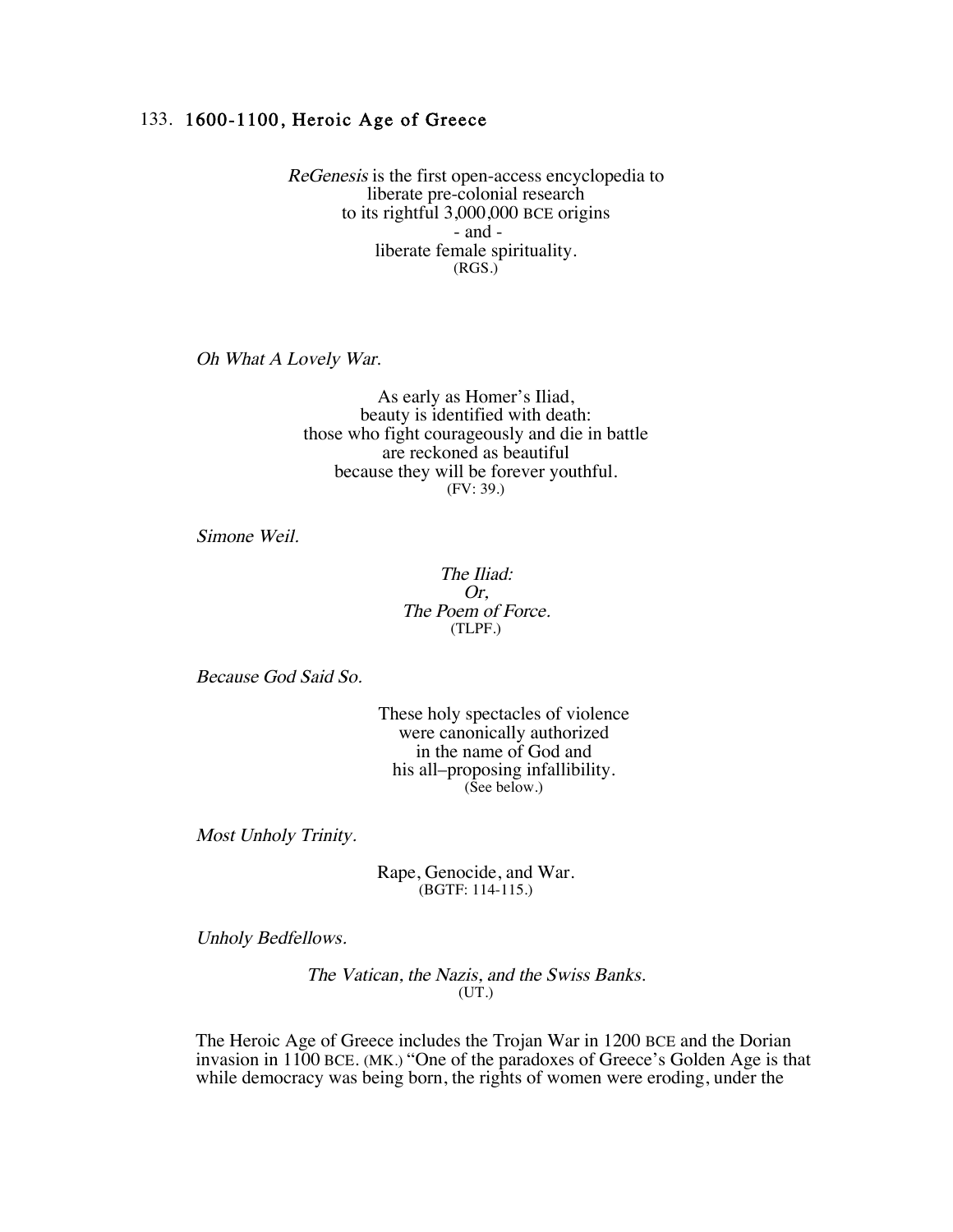influence of the Dorians, a patriarchal people who had arrived in west-central Greece sometime between 1200 and 900 BC (WWA: 121)."

During the Mediterranean Dark Ages (1100-800 BCE) and the Dorian invasion in Crete, temples were burnt and destroyed resulting in the fall of Mycenaean society and a "deep slumber in Greek culture." (MHE: 147.) Concurrently, Gods replaced the goddesses at Delos, Delphi, and Olympia: male Gods such as Helios and Apollo superseded earlier sun deities. (MHE: 140-142.) The Hittite Empire and its sea power also collapsed. Other sea powers that ended included Egypt, Crete, Troy, and the Mycenaeans. (POTW: 53.)

Summary of the first millennium Greece BCE.

The disastrous events at the end of the Bronze Age [1050-800 BCE] led to the collapse of long ties between Greece and Western Asia. When the Eastern contacts were re-established, they were more akin to the external influences… than to the systemic affinity that existed in the Bronze Age. The situation thus created resulted in that, rather than directly continuing their Bronze Age past, the Greeks of the Dark and Archaic Age laid the foundations of a new civilization, the one known today as the civilization of Classical Greece (GPG: 167). …

[T]he new Greek civilization that replaced the Mycenaean Greece was the narrative of the Heroic Age and its end in the Trojan War. … The War that destroyed the Race of the Heroes – a mythological construction that was apparently considered as offering a more satisfactory explanation of the transition of Greece from (GPG: 167) prehistory to history. Neither the 'coming of the Dorians' nor the migration to the East, the two events mainly responsible for the radical changes that brought about the emergence of the political and dialectal map of historic Greece, became part of the standard Greek narrative about the end of the Heroic Age as found in the traditional poetry associated with the names Homer and Hesiod (GPG: 168).

According to current academic research, translations and DNA, the Homeric poems are eight century BCE. These Homeric epics are "an amalgam created as a result of centuries-long circulation in oral tradition … [and] some parts of what we find in Homer must go back to earlier periods, including the Bronze Age." (GPG: 2-3, ff. 3.)

In the Iliad, considered the foundation of western culture, Achilles and Agamemnon are fighting over which of them has the right to rape a captured woman named Briseis. The term spear captive is used to mask the reality that Briseis and other women like her were 'rape victims' and that the 'heroes' being celebrated were their 'rapists' and 'jailers.' According to C. Christ, the institution of rape and the (twisted) notion that men have a right to rape (certain kinds or types of) women, originated with war. (NDP.)

Further research on the Iliad:

Bachvarova, Mary R. "The Poet's Point of View and the Prehistory of the Iliad." Anatolian Interfaces: Hittites, Greeks, and Their Neighbours: Proceedings of an International Conference on Cross-Cultural Interaction, September 17-19, 2004, Emory University, Atlanta, GA. Eds. Billie Jean Collins, Mary R. Bachvarova, and Ian Rutherford. Oxford, England: Oxbow Books, 2008. 93-106. (PPV.)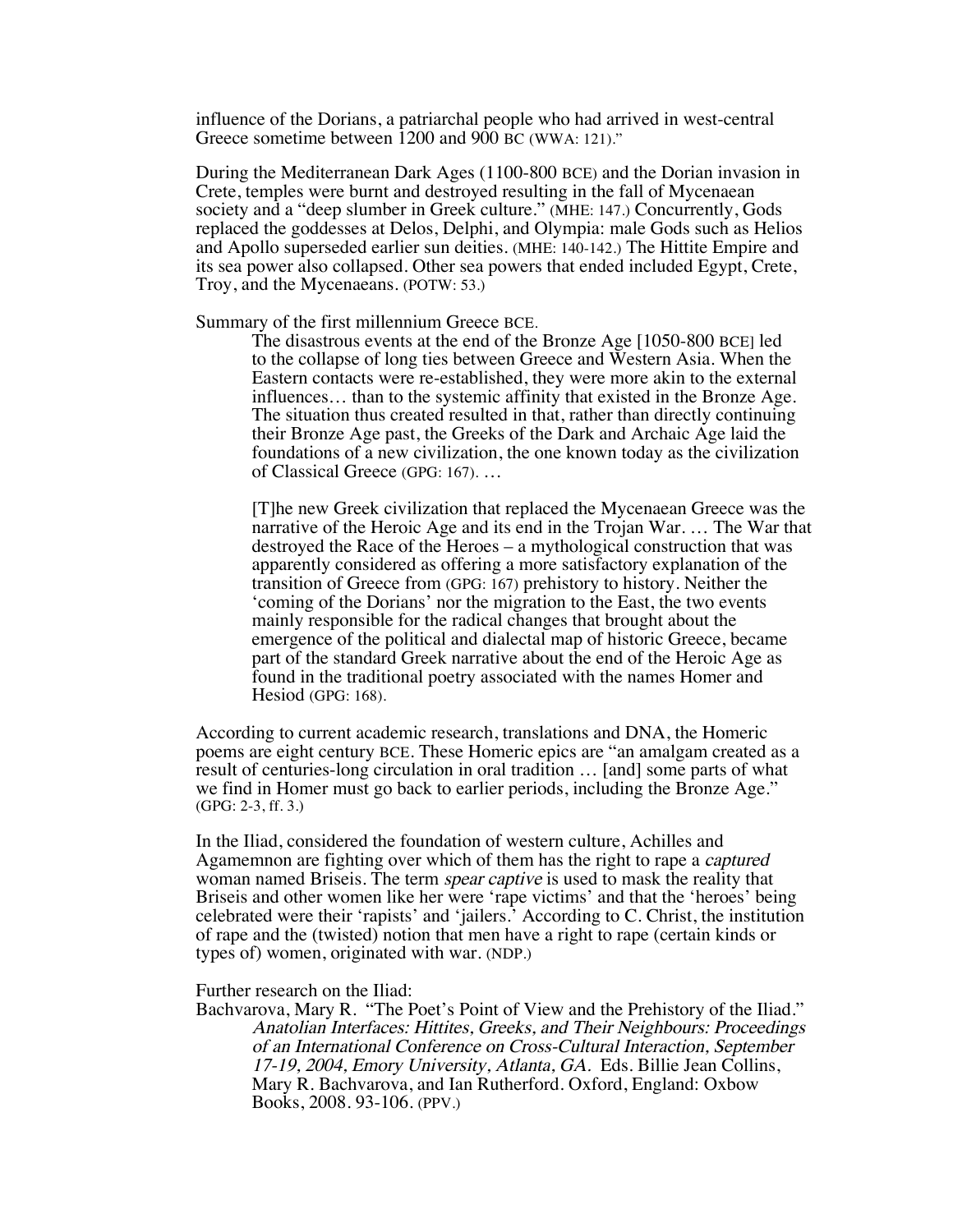For "The Homeric Hymn to Demeter" translated by Helene P. Foley:

Agha-Jaffar, Tamara. Demeter and Persephone: Lessons from a Myth.

Jefferson, NC: McFarland, 2002. (DPL: 173-185.)

Further Troy research:

Cline, Eric H. "Troy as a 'Contested Periphery': Archaeological Perspectives on Cross-Cultural and Cross-Disciplinary Interactions Concerning Bronze Age Anatolia." Anatolian Interfaces: Hittites, Greeks, and Their Neighbours: Proceedings of an International Conference on Cross-Cultural Interaction, September 17-19, 2004, Emory University, GA. Eds. Billie Jean Collins, Mary R. Bachvarova, and Ian Rutherford. Oxford, England: Oxbow Books, 2008. 11-19. (TCP.)

Knight, C. Cumaean Gates: A Reference of the Sixth Aeneid to the Initiation Pattern. Oxford, England: B. Blackwell, 1936. (CG.)

Knight, W. F. Jackson. *Myth and Legend at Troy.* (No publisher identified.) 1935. (MLT.)

For a historic timeline of Troy from 3000 BCE with interactive options including related countries and cultures: http://cerhas.uc.edu/troy/timeline.html

Further research on Troy, militarization, warfare, patristic monotheism, and other dualistic typologies: 3000, Founding of Troy; 2500, Troy, Anatolia; 1184, Hittites and Trojan War, c. 1200; 1100-800, Mediterranean Dark Ages; and 750-650, Cybele and King Midas, Anatolia. (RGS.)

Further bibliographic research on theocratic cosmologies, mythic heroes, and savior God-traditions:

- Aarons, Mark, and John Loftus. Unholy Trinity: The Vatican, the Nazis, and the Swiss Banks. New York, NY: St. Martin's Griffin, 1998. (UT.)
- Baring, Anne, and Jules Cashford. The Myth of the Goddess: Evolution of an Image. London, England: Viking, 1991. 290-298. (MG.)
- Berry, Jason, and Gerald Renner. Vows of Silence: The Abuse of Power in the Papacy of John Paul II. New York, NY: Free Press, 2004. (VOS.)
- Christ, Carol P. Rebirth of the Goddess: Finding Meaning in Feminist Spirituality. New York, NY: Addison-Wesley, 1997. 48-49; 160-171. (ROG.)
- \_\_\_\_\_. "Patriarchy as a System of Male Dominance Created at the Intersection of the Control of Women, Private Property, and War, Part 2." Feminism and Religion (18 Feb. 2013 http://feminismandreligion.com). (PSM.)
- \_\_\_\_\_. "A New Definition of Patriarchy: Control of Women's Sexuality, Private Property, and War." *Feminist Theology* 24:3 (April 2016): 214-225. (NDP.)
- Curran, L. C. "Rape and Rape Victims in the Metamorphoses." Arethusa 11.1-2 (1978): 213-241. (RPV.)
- Daly, Mary. Beyond God the Father: Toward a Philosophy of Women's Liberation. 1973. Boston, MA: Beacon Press, 1985. (BGTF.)
- Eilberg-Schwartz, Howard, and Wendy Doniger. Off with Her Head! The Denial of Women's Identity in Myth, Religion, and Culture. Berkeley, CA: University of California Press, 1995. (OWH.)
- Finkelberg, Margalit. Greeks and Pre-Greeks: Aegean Prehistory and Greek Heroic Tradition. Cambridge, England: Cambridge University Press, 2005. 173-176. (GPG.)
- Goodison, Lucy. Moving Heaven and Earth: Sexuality, Spirituality and Social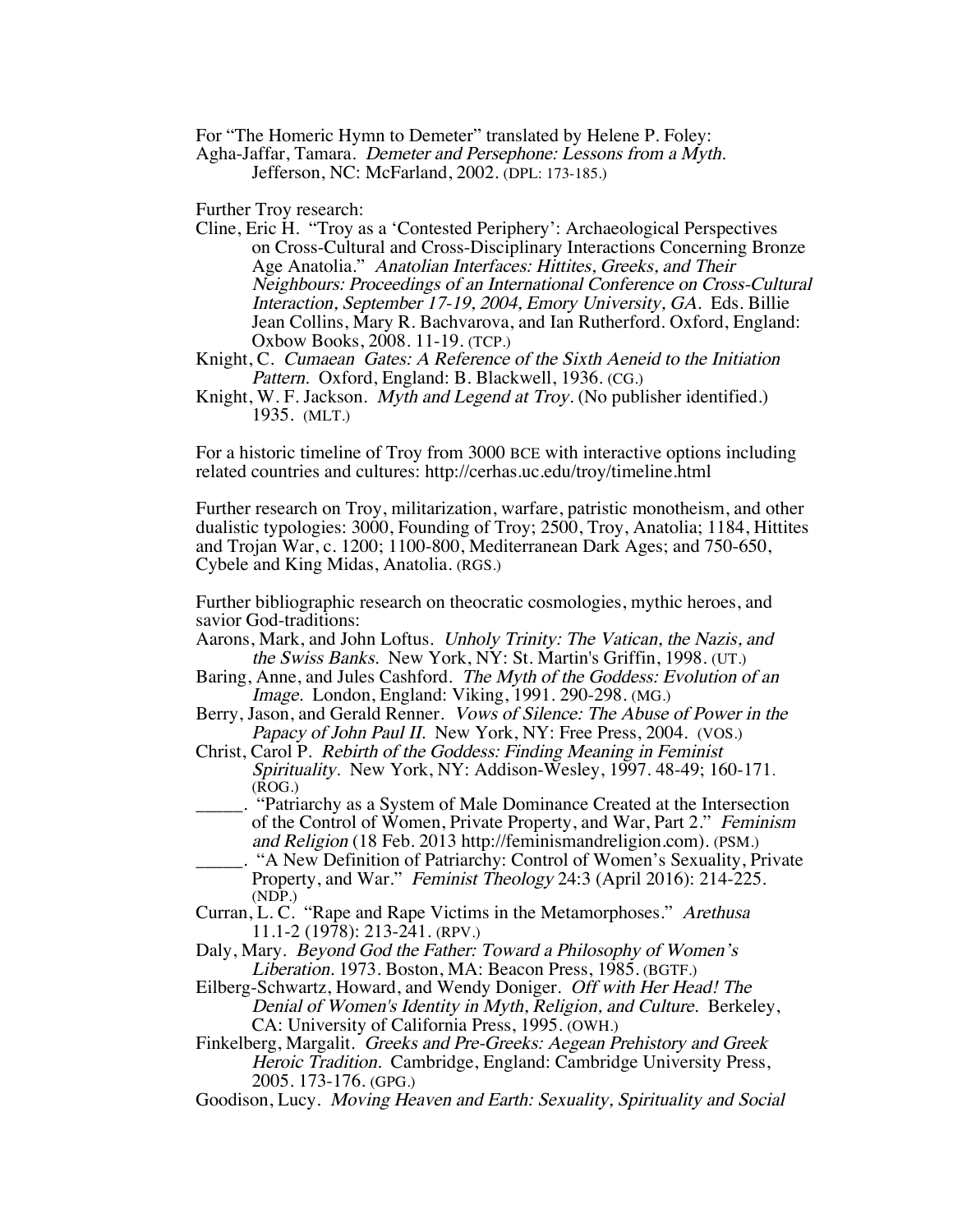Change. Aylesbury, Bucks, England: The Women's Press, 1990. (MHE.)

- Hinds, Stephen. The Metamorphosis of Persephone: Ovid and the Self-Conscious Muse. Cambridge [Cambridgeshire], England: Cambridge University Press, 1987. (MOP.)
- Jantzen, Grace. Foundations of Violence. London, England: Routledge, 2004. (FV.)
- Keller, Mara Lynn. "Violence against Women and Children in Scriptures and in the Home." The Rule of Mars: Readings on the Origins, History and Impact of Patriarchy. Ed. Christina Biaggi. Manchester, CT: Knowledge, Ideas & Trends, 2005. 225-240. (VA.)
- Kertzer, David I. The Pope and Mussolini: The Secret History of Pius XI and the Rise of Fascism in Europe. Oxford, England: Oxford University Press, 2014. (TPM.)
- Martos, Joseph, and Pierre Hégy. Equal at the Creation: Sexism, Society, and Christian Thought. Toronto, Canada: University of Toronto Press, 1998. (EAC.)
- Rayor, Diane. The Homeric Hymns: A Translation, with Introduction and Notes. Berkeley, CA: University of California Press, 2004. (HH.)
- Reid-Bowen, Paul. Goddess as Nature: Towards a Philosophical Thealogy. Burlington, VT: Ashgate Publishing Co., 2007. (GAN.)
- Richlin, Amy. "Reading Ovid's Rapes." Arguments with Silence: Writing the History of Roman Women. Ann Arbor, MI: The University of Michigan Press, 2014. 158-179. (ROR.)
- Sanday, Peggy R. *Female Power and Male Dominance: On the Origins of Sexual Inequality*. Philadelphia, PA: University of Pennsylvania Press, 1991.  $(OTO.)$
- Sissa, Giulia. "The Sexual Philosophies of Plato and Aristotle." A History of Women in the West: I. From Ancient Goddesses to Christian Saints. Ed. Pauline Schmitt Pantel. Trans. Arthur Goldhammer. Cambridge, MA: Harvard University Press, 1992. 46-81. (SPPA.)
- Thornhill, Randy, and Craig T. Palmer. A Natural History of Rape: Biological Bases of Sexual Coercion. Cambridge, MA: MIT Press, 2000. (NHR)
- Weil, Simone. The Iliad: Or, the Poem of Force. Wallingford, PA: Pendle Hill, 1962. (TLPF.)
- Yalom, Marilyn. "Wives in the Ancient World: Biblical, Greek, and Roman Models." A History of the Wife. New York, NY: HarperCollins, 2001. (HOW.)

I IMAGE: MARBLE BUST OF GREEK APOLLO: CARACALLA, ROME. PHOTO: © GSA. DESCRIPTION: MARBLE HEAD OF APOLLO BASED ON LOST ORIGINAL FROM BATHS OF CARACALLA, ROME. SLIDE LOCATION REGENESIS PHASE 1, SHEET 1, ROW 1, SLEEVE 3, SLIDE  $#11$ ,  $3*-2-c$ .

BCE.

IT\_RPO\_S1\_R1\_SL3\_S11.jpg

ON LOCATION: BRITISH MUSEUM: LONDON, ENGLAND. NOTE 1:

NEW FATHER – RELIGIONS AND MONOTHEISTIC THUNDER AND SKY GODS INCLUDE ZEUS, APOLLO, ALLAH, YAHWEH – ELOHIM, JESUS AND JUPITER: THEIR TEMPLES WERE MOST OFTEN THOSE OF EARLIER GODDESSES (RGS).

NOTE 2:

THE ZEUS RELIGION AS WELL AS THE APOLLO RELIGION OF FATHER SKY GODS AND THE 'SACROSANCTNESS OF TRADITIONAL EPISTEMOLOGY CAME INTO BEING SPECIFICALLY TO COUNTER THE AUTHORITY AND INHERENT WISDOM IN [THE GREAT MOTHER/GAIA] GODDESS (GBKF: 106; RGS).' (SOURCE: ENTRY ABOVE.)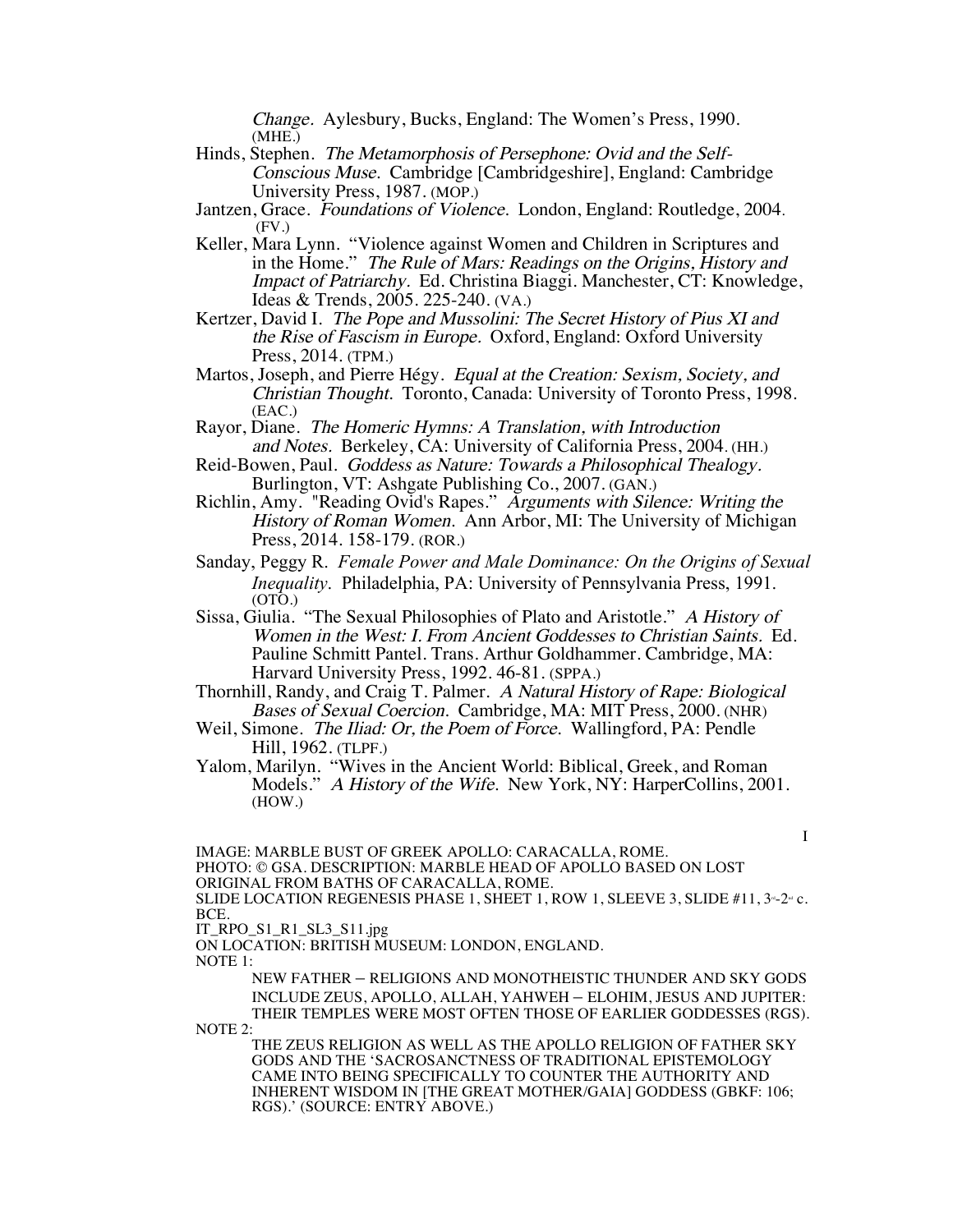NOTE 3: FIELDWORK PROJECT 1998.

IMAGE: ZEUS TEMPLE: PERGAMON OR ANCIENT PERGAMUM, (ANATOLIA) TURKEY.

PHOTO: © GSA. DESCRIPTION: REMAINS OF THE ZEUS TEMPLE, PERGAMON, TURKEY.

SLIDE LOCATION TURKEY, SHEET 113, ROW 3, SLEEVE 3, SLIDE #Bk293, BCE. CO\_TUR\_S113\_R3\_SL3\_SBk293

ON LOCATION: PERGAMON, (ANATOLIA) TURKEY.

NOTE 1: "NO EVIDENCE OF THE BIRTHPLACE OF ZEUS HAS EVER BEEN FOUND, NOT ON CRETE NOR ANYWHERE ELSE (GOH: 222)." (SOURCE: ENTRY ABOVE.) NOTE 2: ALSO SEE THE PERGAMON (OR ANCIENT PERGAMUM), ALTAR AT BERLIN'S MUSEUM OF THE ANCIENT NEAR EAST ON THE MUSEUM ISLAND. NOTE 3: FIELDWORK PROJECT 1986.

IMAGE: ZEUS TEMPLE INC. TALAMONE: AGRIGENTO, SICILY. © GSA. DESCRIPTION: GIANT STATUE OF TALAMONE WITH REMAINS OF THE ZEUS TEMPLE IN THE BACKGROUND, AGRIGENTO, SICILY. SLIDE LOCATION SICILY, SHEET 9, ROW 1, SLEEVE 4, SLIDE #36, BCE. CU\_SIC\_S9\_R1\_SL4\_S36 SHOT ON LOCATION: AGRIGENTO. SICILY. NOTE 1: FIELDWORK 1998.

IMAGE: HESIOD, AUTHOR OF THEOGONY: GREECE. PHOTO: © GSA. DESCRIPTION: GREEK POET HESIOD, AUTHOR OF THEOGONY. SLIDE LOCATION REGENESIS PHASE 1, SHEET 2, ROW 4, SLEEVE 1, SLIDE #5, 800-700 BCE.

IT\_RPO\_S2\_R4\_SL1\_S5jpg VS. > IT\_RPO-S2\_R4\_SL1\_S5.jpg

ON LOCATION: BRITISH MUSEUM: LONDON, ENGLAND. NOTE 1: "THE ARCHAIC GREEK AGE GAVE RISE TO EPIC AND LYRIC MYTHOLOGISTS AND POETS INCLUDING HOMER AND HESIOD, C. 800-700 BCE AND SAPPHO (ATTIC GREEK ΣΑΠΦΏ) C. 650-600 BCE (RGS). (RGS: 800-500, ARCHAIC GREEK AGE).

NOTE 2: HESIOD HAS BEEN LABELED THE FATHER OF GREEK MISOGYNY. (PAE: 15.) NOTE 3:

THE MALE HERO OF GREEK LEGENDS MOVED THROUGH A LANDSCAPE THRONGED WITH FEMALE MONSTERS, WHOM HE MUST DEFEAT OR OUTWIT IN ORDER TO SURVIVE. THE ANCIENT GREEKS CONSIDERED SEXUALITY AS AN ENCROACHMENT ON MALE AUTONOMY. EVEN PROCREATION IS AMBIVALENT IN HESIOD. WOMAN, WHO HAD ONCE BEEN CONSIDERED THE HUMAN IMAGE OF THE GODDESS, IS NO LONGER LINKED TO EARTH'S FERTILITY (PAE: 15).

NOTE 4: ZEUS GAINED SIGNIFICANT EMINENCE IN THE WORKS OF HESIOD'S THEOGONY, WHERE ZEUS IS PORTRAYED AS THE LEADING STORM-GOD OF THE GREEK PANTHEON (RGS). (RGS: 1580, ZEUS).

NOTE 5: FIELDWORK PROJECT 1998.

PHOTO NOTE: ILLUSTRATION ENHANCEMENT, CHRISI KARVONIDES'TEAM.

PHOTO: © GSA. DESCRIPTION: BUST OF HOMER, AUTHOR OF THE GREEK EPICS, THE ILIAD AND THE ODYSSEY: GREECE.

SLIDE LOCATION REGENESIS PHASE 1, SHEET 2, ROW 4, SLEEVE 3, SLIDE #27, BCE. IT\_RPO\_S2\_R4\_SL3\_S27.jpg VS. IT\_RPO\_S3\_R4\_SL3\_S27.jpg

ON LOCATION: BRITISH MUSEUM: LONDON, ENGLAND.

NOTE 1: "AS EARLY AS HOMER'S ILIAD, BEAUTY IS IDENTIFIED WITH DEATH: THOSE WHO FIGHT COURAGEOUSLY AND DIE IN BATTLE ARE RECKONED AS BEAUTIFUL BECAUSE THEY WILL BE FOREVER YOUTHFUL (FV: 39; RGS)." (SOURCE: ENTRY ABOVE.)

NOTE 2:

THE MALE HERO OF GREEK LEGENDS MOVED THROUGH A LANDSCAPE THRONGED WITH FEMALE MONSTERS, WHOM HE MUST DEFEAT OR OUTWIT IN ORDER TO SURVIVE. THE ANCIENT GREEKS CONSIDERED SEXUALITY AS AN ENCROACHMENT ON MALE AUTONOMY. EVEN PROCREATION IS AMBIVALENT IN HESIOD. WOMAN, WHO HAD ONCE BEEN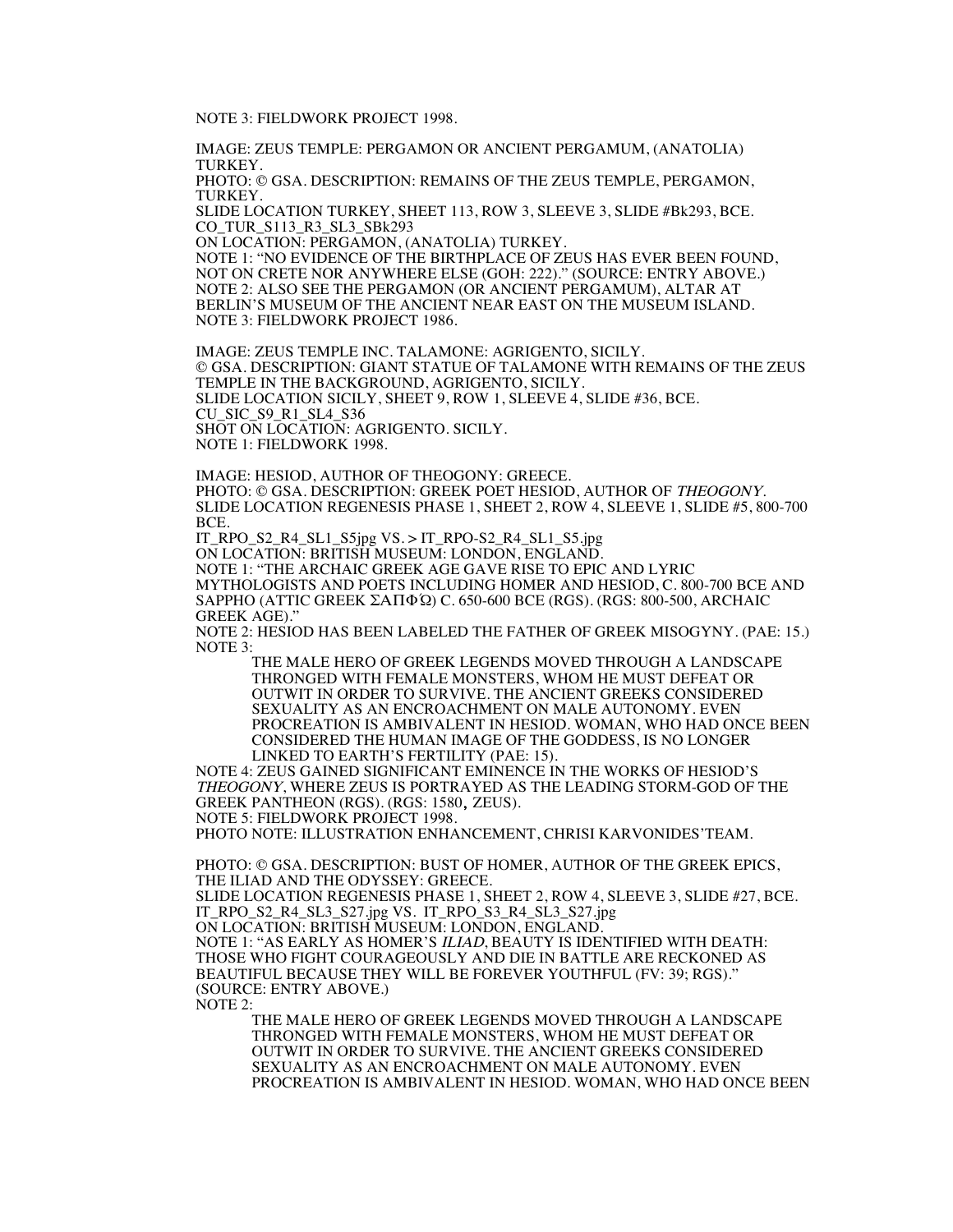CONSIDERED THE HUMAN IMAGE OF THE GODDESS, IS NO LONGER LINKED TO EARTH'S FERTILITY (PAE: 15). NOTE 3: FIELDWORK PROJECT 1998.

PHOTO NOTE: ILLUSTRATION ENHANCEMENT, CHRISI KARVONIDES'TEAM.

IMAGE: SIGNAGE: TROY, (ANATOLIA) TURKEY. PHOTO: © GSA. DESCRIPTION: TROY SIGNAGE: TROY, (ANATOLIA) TURKEY. SLIDE LOCATION TURKEY, SHEET 116, ROW 3, SLEEVE 5, SLIDE #BL343, BCE. CO\_TUR\_S116\_R3\_SL5\_SBL343 ON LOCATION: CHANAKKALE, (ANATOLIA) TURKEY. NOTE 1: FIELDWORK PROJECT 1989. PHOTO NOTE: FOR ADDITIONAL IMAGES OF TROY SEE BCE REGENESIS ENTRIES: 3000, FOUNDING OF TROY; 2500, TROY, ANATOLIA; AND 800-500, ARCHAIC GREEK AGE. (RGS.)

IMAGE: MAP: TROY, (ANATOLIA) TURKEY. PHOTO: © GSA. DESCRIPTION: MAP OF TROY I AND II. SLIDE LOCATION TURKEY, SHEET 117, ROW 1, SLEEVE 4, SLIDE #BL350, BCE. CO\_TUR\_S117\_R1\_SL4\_SBL350 ON LOCATION: TROY, (ANATOLIA) TURKEY. NOTE 1: TROY IS NEAR CHANAKKALE, (ANATOLIA) TURKEY. NOTE 2: FIELDWORK PROJECT 1989. PHOTO NOTE: FOR ADDITIONAL IMAGES OF TROY SEE BCE REGENESIS ENTRIES: 3000, FOUNDING OF TROY; 2500, TROY, ANATOLIA; AND 800-500, ARCHAIC GREEK AGE. (RGS.)

IMAGE: TROY II CHARIOT RAMP: TROY, (ANATOLIA) TURKEY. PHOTO: © GSA. DESCRIPTION: TROY II CHARIOT RAMP THAT OVERLOOKS SAMOTHRACE AND CHANAKKALE STRAITS. SLIDE LOCATION TURKEY, SHEET 117, ROW 2, SLEEVE 4, SLIDE #BL355, 2600-2300 BCE. CO\_TUR\_S117\_R2\_SL4\_SBL355 IMAGE: SIGNAGE: TROY, (ANATOLIA) TURKEY. NOTE 1: FIELDWORK PROJECT 1986. PHOTO NOTE: FOR ADDITIONAL IMAGES OF TROY SEE BCE REGENESIS ENTRIES: 3000, FOUNDING OF TROY; 2500, TROY, ANATOLIA; AND 800-500, ARCHAIC GREEK AGE. (RGS.)

IMAGE: TROY'S GREAT WALLS: TROY, (ANATOLIA) TURKEY. PHOTO: © GSA. DESCRIPTION: CIRCULAR GREAT WALLS OF TROY AS EXITING SITE, PRESUMABLY THE EAST GATE. SLIDE LOCATION TURKEY, SHEET 117, ROW 4, SLEEVE 2, SLIDE #BL363, BCE. CO\_TUR\_S117\_R4\_SL2\_SBL363 SHOT ON LOCATION: MUSEUM, CITY COUNTRY. NOTE 1: "[T]HE NEW GREEK CIVILIZATION THAT REPLACED THE MYCENAEAN GREECE WAS THE NARRATIVE OF THE HEROIC AGE AND ITS END IN THE TROJAN WAR (GPG: 167)." NOTE 2: FIELDWORK PROJECT 1986.

PHOTO NOTE: FOR ADDITIONAL IMAGES OF TROY SEE BCE REGENESIS ENTRIES: 3000, FOUNDING OF TROY; 2500, TROY, ANATOLIA; AND 800-500, ARCHAIC GREEK AGE.

IMAGE: GREAT LIMESTONE ENTRY WALLS TO TROY, (ANATOLIA) TURKEY. PHOTO: © GSA. DESCRIPTION: CLOSE-UP OF CIRCULAR GREAT LIMESTONE WALLS OF LATER TROY VI. SLIDE LOCATION REGENESIS PHASE 2, SHEET 1, ROW 2, SLEEVE 2, SLIDE #BL351, BCE.

IT\_RPT\_S1\_R2\_SL2\_SBL351.jpg

ON LOCATION: TROY, (ANATOLIA) TURKEY.

NOTE 1: "[T]HE NEW GREEK CIVILIZATION THAT REPLACED THE MYCENAEAN GREECE WAS THE NARRATIVE OF THE HEROIC AGE AND ITS END IN THE TROJAN WAR (GPG: 167)."

NOTE 2: FIELDWORK PROJECT 1986.